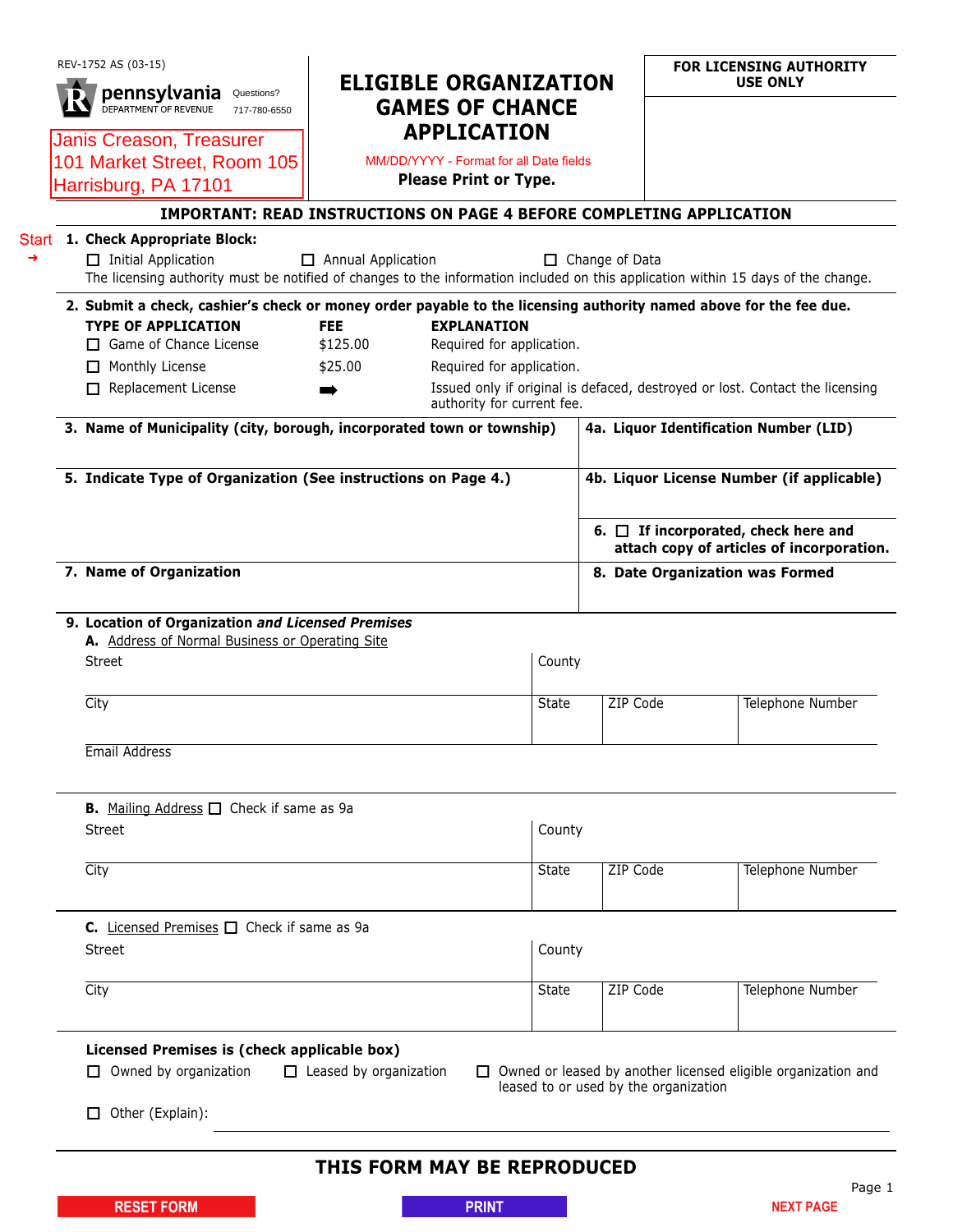**B.** Eligible organization's operating week

- **11.** As the executive officer or secretary of the eligible organization, I certify, under penalties of perjury and falsification found in 18 Pa. C.S.A. §4901 et seq., that:
	- **A.** No person under 18 years of age shall be permitted to operate or play games of chance.
	- **B.** No person who will manage, set up, supervise or participate in the operation of games of chance has been convicted of a felony, a violation of the Bingo Law, or the Local Option Small Games of Chance Act.
	- **C.** The facility in which games of chance are to be played has adequate means of ingress and egress and adequate sanitary facilities available in the area and meets all Department of Health and other local or federal sanitary requirements.
	- **D.** The eligible organization is the owner of the premises upon which the games of chance are played; or, if it is not, the organization is not leasing such premises from the owner under an oral agreement, nor is it leasing such premises from the owner under a written agreement as a rental which is determined by the amount of receipts realized from the playing of games of chance or by the number of people attending, except for a banquet where a per head charge is applied connecting to the serving of a meal.
	- **E.** The organization has not been convicted of a violation of the Act of Dec. 19, 1988 (P.L. 1262, No. 156), known as the Local Option Games of Chance Act.

I have examined this application, including accompanying schedules and statements, and to the best of my knowledge and belief, all information provided is true, correct and accurate.

| Signature of Officer Preparing Application | Date of Birth | Title                                              | Date |
|--------------------------------------------|---------------|----------------------------------------------------|------|
| Please sign after printing.                |               |                                                    |      |
| Print Name                                 |               | Social Security Number (Optional) Telephone Number |      |
|                                            |               |                                                    |      |

#### **12. COMMONWEALTH OF PENNSYLVANIA**

| <b>COUNTY OF</b> |  |
|------------------|--|
|------------------|--|

Before me this day personally appeared and the state of the state of the state of the state of the state of the state of the state of the state of the state of the state of the state of the state of the state of the state according to law, deposes and says that the statements contained in the foregoing application are true and correct.

Subscribed and sworn to before me this date: Month Day Year

(Seal)

Please sign after printing.

My commission expires on .

Notary Signature

#### **FALSE OR FRAUDULENT APPLICATION IS PUNISHABLE BY A FINE OF \$1,000, IMPRISONMENT FOR ONE YEAR OR BOTH.**

#### **THE FOLLOWING DOCUMENTS MUST BE ATTACHED TO THE APPLICATION (use 8 1/2" X 11" sheets where possible).**

- 1. Check, cashier's check or money order in the amount of the total application fee payable to the licensing authority named on Page 1 of this application.
- 2. Schedule Sheet.
- 3. If incorporated, a copy of the applicant's articles of incorporation. If not incorporated, a copy of bylaws or other legal documents that define the organization's structure and purposes. Documentation indicating the organization has been fulfilling its purpose for one year prior to applying for a license is required.
- 4. A copy of the applicant's Internal Revenue Service tax exemption approval letter or official documentation indicating the applicant is a non-profit charitable organization.
- 5. Details and copies of all written lease or rental arrangements between the applicant and the owner of premises upon which the games of chance will be conducted, if such premises are leased or rented. If premises are owned, provide a copy of the deed.
- 6. Each club that was required to file a games of chance report with the Department of Revenue during the prior license term must attach a copy of the report with this application.

Page 2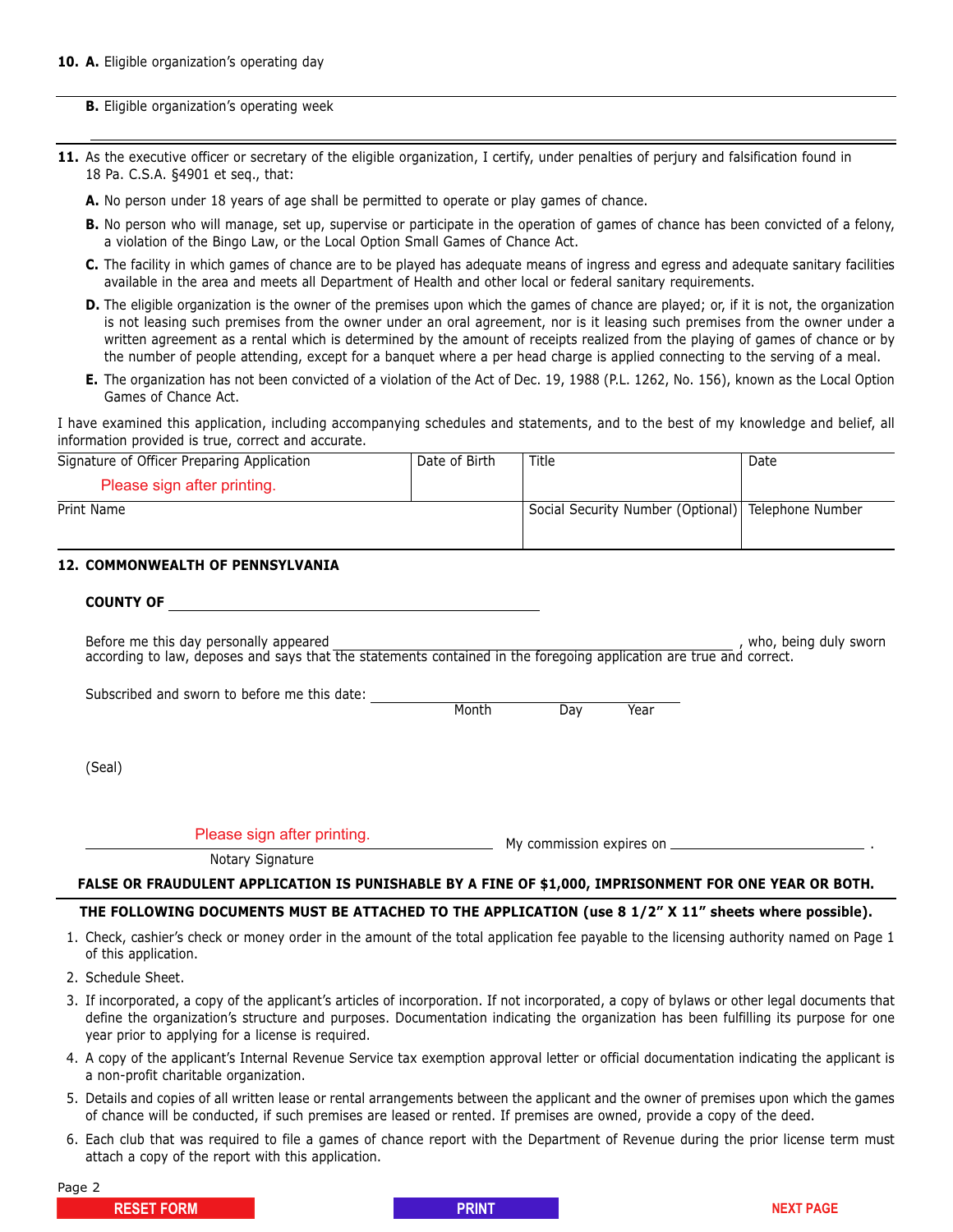## **SCHEDULE SHEET FOR ELIGIBLE ORGANIZATION GAMES OF CHANCE LICENSING**

**Please Print or Type All Information.**

|                                 | <b>SCHEDULE A</b> - Check which type(s) of games of chance the organization will conduct:                                                                                                                                            |                                                                                                                                                                                                                                                                |                                 |                                   |  |
|---------------------------------|--------------------------------------------------------------------------------------------------------------------------------------------------------------------------------------------------------------------------------------|----------------------------------------------------------------------------------------------------------------------------------------------------------------------------------------------------------------------------------------------------------------|---------------------------------|-----------------------------------|--|
|                                 | $\Box$ Daily/Weekly Drawings                                                                                                                                                                                                         | $\Box$ Pull-tab games                                                                                                                                                                                                                                          | $\Box$ Punchboards              | $\Box$ Raffles                    |  |
|                                 | Race Night Games                                                                                                                                                                                                                     | $\Box$ Pools                                                                                                                                                                                                                                                   | $\Box$ 50/50 Drawings           |                                   |  |
| <b>SCHEDULE B -</b>             | entities, list data of any other financially responsible person.                                                                                                                                                                     | List the following data for all officers, directors, owners and partners. If incorporated, list all officers and shareholders<br>controlling 10 percent or more of outstanding stock. If organized as a partnership, list data for all partners. For all other |                                 |                                   |  |
| Full Name                       |                                                                                                                                                                                                                                      | Date of Birth                                                                                                                                                                                                                                                  | Title or Relationship           | Social Security Number (Optional) |  |
| Email Address                   |                                                                                                                                                                                                                                      |                                                                                                                                                                                                                                                                |                                 | Telephone Number                  |  |
| <b>Complete Mailing Address</b> |                                                                                                                                                                                                                                      |                                                                                                                                                                                                                                                                |                                 |                                   |  |
| Full Name                       |                                                                                                                                                                                                                                      | Date of Birth                                                                                                                                                                                                                                                  | Title or Relationship           | Social Security Number (Optional) |  |
| Email Address                   |                                                                                                                                                                                                                                      |                                                                                                                                                                                                                                                                |                                 | Telephone Number                  |  |
| Complete Mailing Address        |                                                                                                                                                                                                                                      |                                                                                                                                                                                                                                                                |                                 |                                   |  |
|                                 | SCHEDULE C - List all persons who will be responsible for operation of games of chance, including employees, bar personnel and<br>organizational members or auxiliary members who will obtain and coordinate use of games of chance. |                                                                                                                                                                                                                                                                |                                 |                                   |  |
| Full Name                       |                                                                                                                                                                                                                                      | Date of Birth                                                                                                                                                                                                                                                  | Title or Relationship           | Social Security Number (Optional) |  |
| <b>Complete Mailing Address</b> |                                                                                                                                                                                                                                      |                                                                                                                                                                                                                                                                |                                 | Telephone Number                  |  |
| Full Name                       |                                                                                                                                                                                                                                      | Date of Birth                                                                                                                                                                                                                                                  | Title or Relationship           | Social Security Number (Optional) |  |
| <b>Complete Mailing Address</b> |                                                                                                                                                                                                                                      |                                                                                                                                                                                                                                                                |                                 | Telephone Number                  |  |
| <b>Full Name</b>                |                                                                                                                                                                                                                                      | Date of Birth                                                                                                                                                                                                                                                  | Title or Relationship           | Social Security Number (Optional) |  |
|                                 | Complete Mailing Address                                                                                                                                                                                                             |                                                                                                                                                                                                                                                                |                                 | Telephone Number                  |  |
|                                 | <b>SCHEDULE D -</b> List distributors with which the organization anticipates doing business:                                                                                                                                        |                                                                                                                                                                                                                                                                |                                 |                                   |  |
|                                 | Name of Distributor and distributor license number                                                                                                                                                                                   |                                                                                                                                                                                                                                                                | <b>Complete Mailing Address</b> | Telephone Number                  |  |
|                                 |                                                                                                                                                                                                                                      |                                                                                                                                                                                                                                                                |                                 |                                   |  |
|                                 |                                                                                                                                                                                                                                      |                                                                                                                                                                                                                                                                |                                 |                                   |  |
|                                 |                                                                                                                                                                                                                                      |                                                                                                                                                                                                                                                                |                                 |                                   |  |
|                                 | <b>SCHEDULE E</b> - List all auxiliary groups of the applicant conducting games of chance under the applicant's license:                                                                                                             |                                                                                                                                                                                                                                                                |                                 |                                   |  |
| 1.                              |                                                                                                                                                                                                                                      |                                                                                                                                                                                                                                                                |                                 |                                   |  |
| 2.                              | <u> 1989 - Johann Stein, fransk politik (f. 1989)</u>                                                                                                                                                                                |                                                                                                                                                                                                                                                                |                                 |                                   |  |
| 3.                              |                                                                                                                                                                                                                                      |                                                                                                                                                                                                                                                                |                                 |                                   |  |
| 4.                              |                                                                                                                                                                                                                                      |                                                                                                                                                                                                                                                                |                                 |                                   |  |
| 5.                              |                                                                                                                                                                                                                                      |                                                                                                                                                                                                                                                                |                                 |                                   |  |

#### **THIS FORM MAY BE REPRODUCED**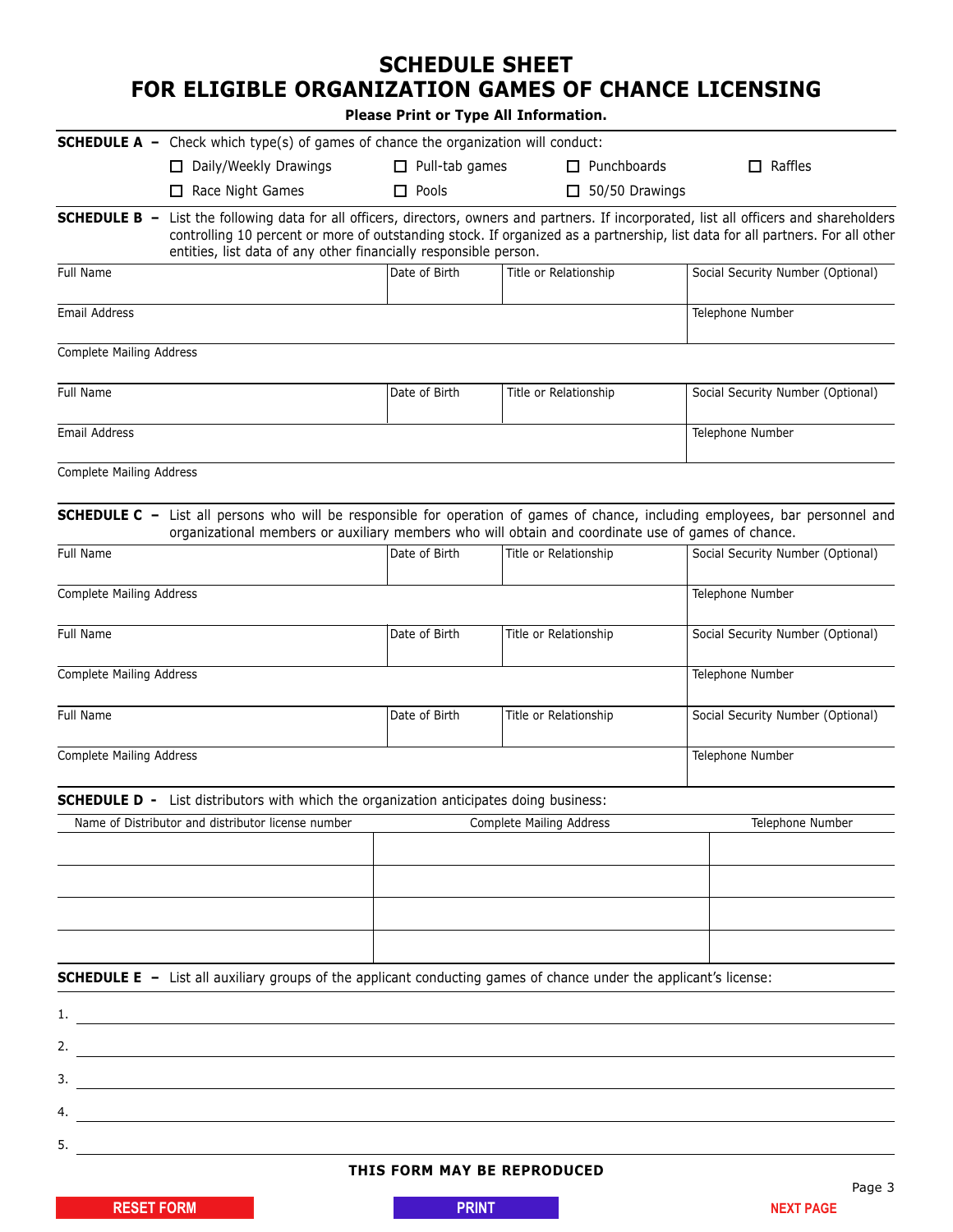## **INSTRUCTIONS FOR COMPLETING ELIGIBLE ORGANIZATION GAMES OF CHANCE APPLICATION**

The licensing authority (County Treasurer, or in any home-rule county where there is no elected treasurer, the designee of the governing authority) should enter the county name or governing authority name, address and telephone number in the space provided at the top of the application prior to making application forms available to the local eligible organizations.

Questions regarding games of chance and this application should be referred to the licensing authority on Page 1 at the top of the application. If the information is missing, refer to the government section of your local telephone book to determine the name and address of your county licensing authority.

### **APPLICATION INSTRUCTIONS**

- **SECTION 1** Applicant must check the appropriate block to indicate the type of application the organization is submitting.
- **SECTION 2** Check type of application.
	- Games of Chance License A games of chance license authorizes the licensee to conduct games of chance during the eligible organization's licensing term. A licensee is eligible to apply for special raffle permits.
	- A monthly license authorizes an eligible organization to conduct games of chance for a 30 consecutive day period.
	- Enclose the application fee (check, cashier's check or money order) payable to the county licensing authority identified on Page 1.
- **SECTION 3** The municipality where the organization's licensed premise is physically located.
- **SECTION 4 8** Enter specific information regarding the organization. Enter in Section 5 the type of organization applying for license: charitable organization, religious organization, civic and service association, club, fraternal organization and veteran's organization, etc. If your organization qualifies as more than one type list all that applies. If you qualify as a club you must provide the information in 4a and 4b.
- **SECTION 9** Generally, if an eligible organization owns or leases a premises as its normal business or operating site, that premises shall be the licensed premise for purposes of operating games of chance. If an eligible organization does not own or lease a premises upon which normal business or operations is conducted, it may, by agreement, use the licensed premises of another licensed eligible organization or make other arrangements for a licensed premises. Leases for licensed premiseses must be in writing.
	- **A.** The organization must provide the address of the physical location where normal business operation is conducted. Typically this will be the organization's mailing address and/or licensed premises, and it may be indicated as such by marking the boxes in B and C.
		- If no normal place of business, enter NONE.
	- **B.** If the organization has a different mailing address than the address provided in A (such as a Post Office Box), the organization must provide the mailing address in this item.
	- **C.** If an organization does not own or lease a normal business or operating site, has a normal business operating site with multiple structures or has multiple business or operating sites, it must indicate in this section the location it will use as its premises for conducting games of chance.
		- Information on this line is required for a complete application.
- **SECTION 10** Indicate the eligible organization's hours of operation, dates or days of week and times games are to be played.
	- Operating day The period of time during any 24-hour period when an eligible organization conducts its normal activities or holds itself open to its members.
	- Nonoperating day A period of time equivalent to an eligible organization's operating day except that the eligible organization is closed to normal activities or to its members during that period of time.
	- Operating week Seven consecutive operating days or nonoperating days.
- **SECTION 11** The executive officer or secretary of an organization must certify statements A through E by completing the personal data required in Section 11 and by signing the application.
- **SECTION 12** Application must be notarized.

Complete the schedule sheet and enclose other documents listed at the bottom of Page 2 of the application. Social Security numbers are optional.

Forward the application, payment and other related documents to the licensing authority to obtain your license to conduct and operate games of chance.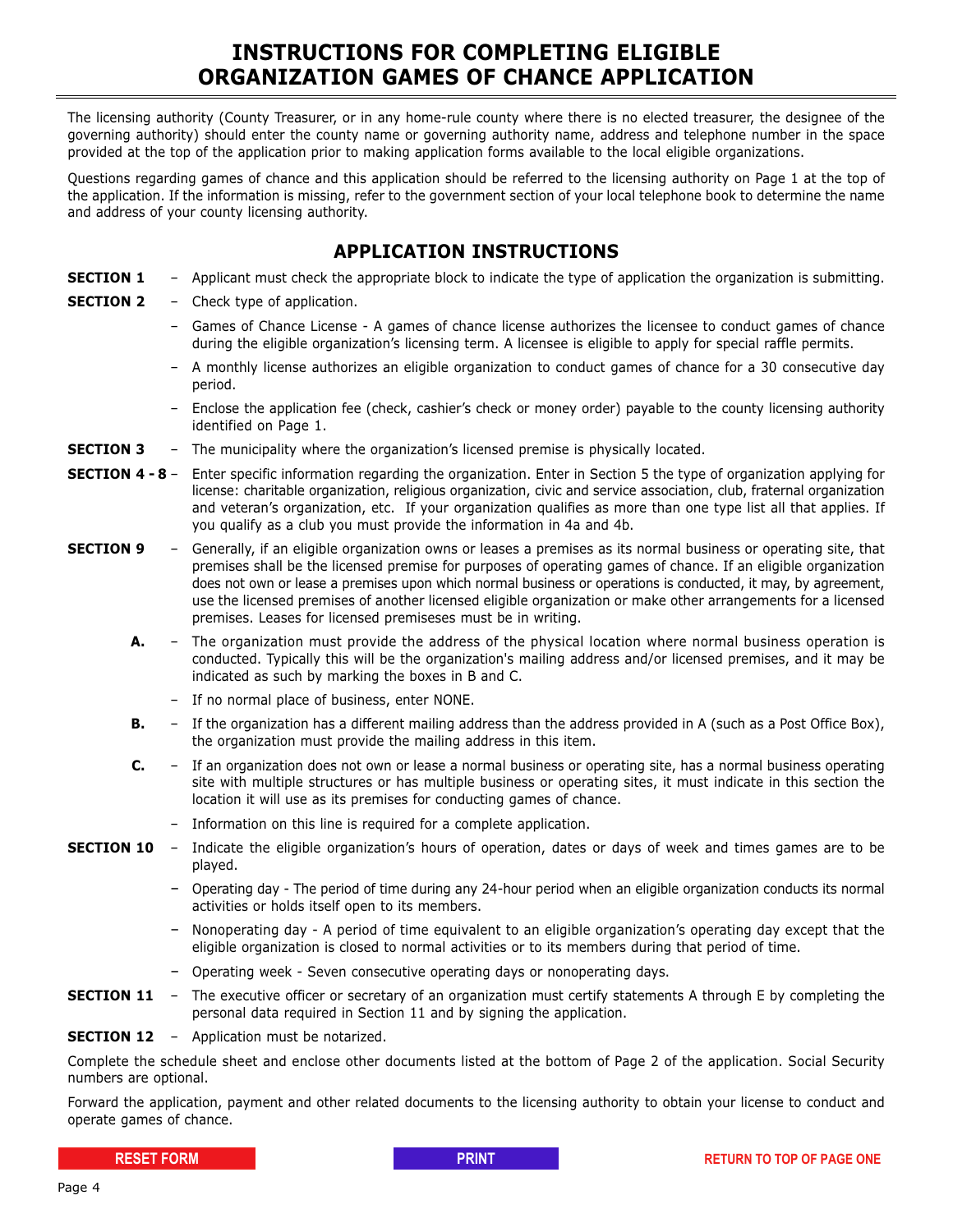**TREASURER'S OFFICE** 

County of Dauphin



## **Eligible Organization GAMES OF CHANCE APPLICATION CHECKLIST**

Please review all items prior to submitting your application to avoid a delay in processing.

The following items *must* be provided in order to obtain a Games of Chance license. Organizations that do not provide the required items noted below may be ineligible to receive a license.

- Payment enclosed: Check, money order or cashier's check made payable to the "Dauphin County Treasurer" must be enclosed with the application. NO CASH PLEASE.
- **Incorporated:** Attach a copy of the applicant's Articles of Incorporation.
- $3.$ **Non-incorporated:** Attach a copy of bylaws or other legal documents that define the organization's structure and purpose.
- **One-year service:** Attach documentation indicating the organization has been fulfilling its purpose for one year prior to applying for a license.
- **Non-profit status:** Attach a copy of the applicant's Internal Revenue Service tax exemption approval letter or official documentation indicating the applicant is a non-profit charitable organization.
- Lease or rental agreement: Attach copies of all written lease or rental agreements between the applicant and the owner of the premises upon which the games of chance will be conducted, if such premises are rented or leased. (If premises are owned, please provide a copy of the deed.)
- **Dept of Revenue Annual Report:** Effective 2/1/2015 -- Club applicants with  $7.$ liquor license only: attach the most recent annual report filed with the PA Department of Revenue.
- Sections 1-12 and Schedule A-E: All parts must be completed in their entirety.  $8.$
- $9.$ **Monthly License:** In Section 10, state the first day of the 30-day period for which you wish to have the license issued. (No activity can take place prior to this date, including ticket sales or promotions and all activity must end 30 days from the issue date.)
- **Notarization:** The signature of the applicant must be affirmed by notarization.  $10.$ (There are no notaries available in the county's downtown campus.)

\*\*Applications that do not include all necessary documentation will be held in the Treasurer's Office for 14 days in a pending status. After that time period, incomplete applications will be made inactive and payment will be returned to the organization.

 $(717) 780 - 6550$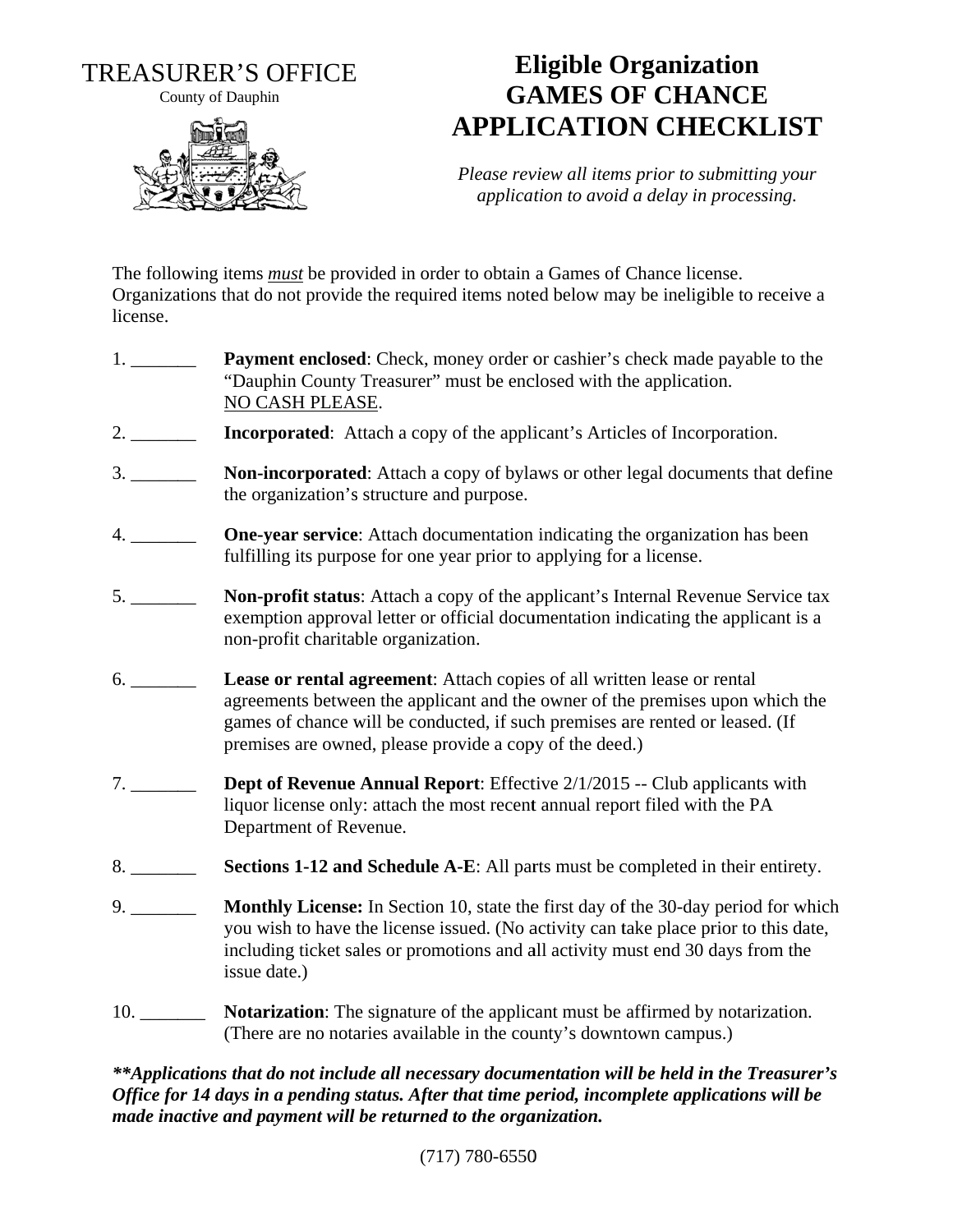

# **Small Games of Chance Application**

#### **Contact Information**

| Name                  |  |
|-----------------------|--|
| <b>Street Address</b> |  |
| City ST ZIP Code      |  |
| Home Phone            |  |
| Work Phone            |  |
| E-Mail Address        |  |

**Small Games of Chance applications must be renewed on an annual basis. Please submit a renewal application at least thirty (30) days prior to the license expiration date. Although not required by law, we will attempt to contact you with a reminder prior to the license expiration date if you provide valid contact information.** 

 $\frac{1}{\sqrt{2}}$   $\frac{1}{\sqrt{2}}$   $\frac{1}{\sqrt{2}}$   $\frac{1}{\sqrt{2}}$   $\frac{1}{\sqrt{2}}$   $\frac{1}{\sqrt{2}}$   $\frac{1}{\sqrt{2}}$   $\frac{1}{\sqrt{2}}$   $\frac{1}{\sqrt{2}}$   $\frac{1}{\sqrt{2}}$   $\frac{1}{\sqrt{2}}$   $\frac{1}{\sqrt{2}}$   $\frac{1}{\sqrt{2}}$   $\frac{1}{\sqrt{2}}$   $\frac{1}{\sqrt{2}}$   $\frac{1}{\sqrt{2}}$   $\frac{1}{\sqrt{2}}$  License No. \_\_\_\_\_\_\_\_\_\_\_\_\_\_\_\_\_\_\_\_\_\_\_\_\_\_\_\_\_\_\_\_\_\_\_\_\_

Expiration Date \_\_\_\_\_\_\_\_\_\_\_\_\_\_\_\_\_\_\_\_\_\_\_\_\_\_\_\_\_\_\_\_\_\_

*Please submit an application for renewal thirty (30) days prior to expiration date*.

Treasurer's Office:

Janis Creason Dauphin County Treasurer 101 Market Street, Room 105 Harrisburg, PA 17101

www.dauphincounty.org

(717) 780-6550